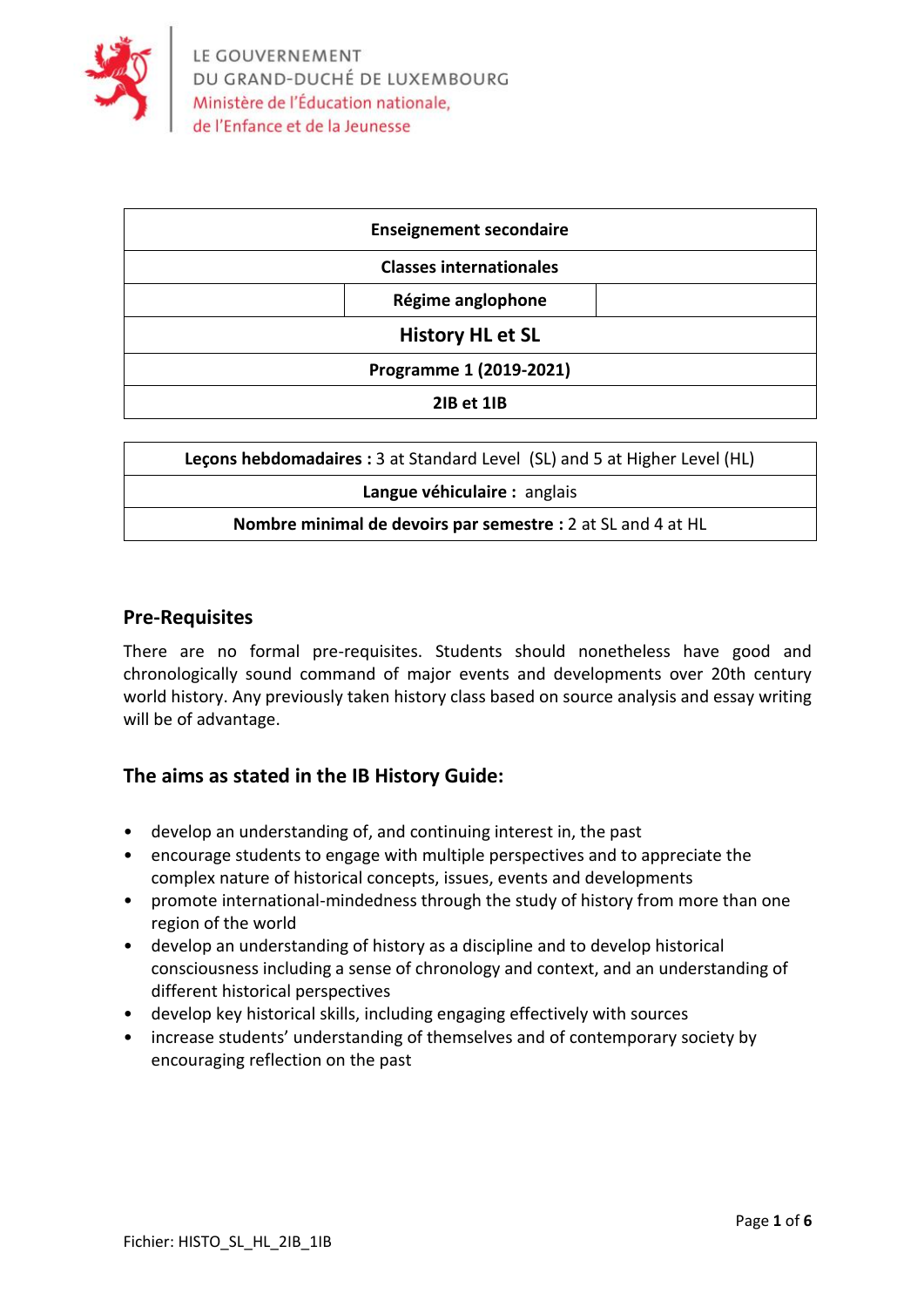

# **Course components (Standard Level)**

# **Rights and Protest (Prescribed subject for source based Paper 1)**

## Civil Rights Movement in the USA (1954-1965)

### *Nature and characteristics of discrimination*

- Racism and violence against African Americans; the Ku Klux Klan; disenfranchisement
- Segregation and education; Brown versus Board of Education decision (1954); Little Rock (1957)
- Economic and social discrimination; legacy of the Jim Crow laws; impact on individuals

### *Protests and action*

- Non-violent protests; Montgomery bus boycott (1955–1956); Freedom Rides (1961); Freedom Summer (1964)
- Legislative changes: Civil Rights Act (1964); Voting Rights Act (1965)

### *The role and significance of key actors/groups*

- Key actors: Martin Luther King Jr; Malcolm X; Lyndon B Johnson
- Key groups: National Association for the Advancement of Coloured People (NAACP); Southern Christian Leadership Conference (SCLC) and Student Non-violent Coordinating Committee (SNCC); the Nation of Islam (Black Muslims)

### Apartheid in South Africa (1948-1964)

### *Nature and characteristics of discrimination*

- "Petty Apartheid" and "Grand Apartheid" legislation
- Division and "classification"; segregation of populations and amenities; creation of townships/forced removals;
- segregation of education; Bantustan system; impact on individuals

### *Protests and action*

- Non-violent protests: bus boycotts; defiance campaign, Freedom Charter
- Increasing violence: the Sharpeville massacre (1960) and the decision to adopt the armed struggle
- Official response: the Rivonia trial (1963–1964) and the imprisonment of the ANC leadership

### *The role and significance of key actors/groups*

- Key individuals: Nelson Mandela; Albert Luthuli
- Key groups: the African National Congress (ANC); the South African Communist Party (SACP) and the MK (Umkhonto we Sizwe—"Spear of the Nation")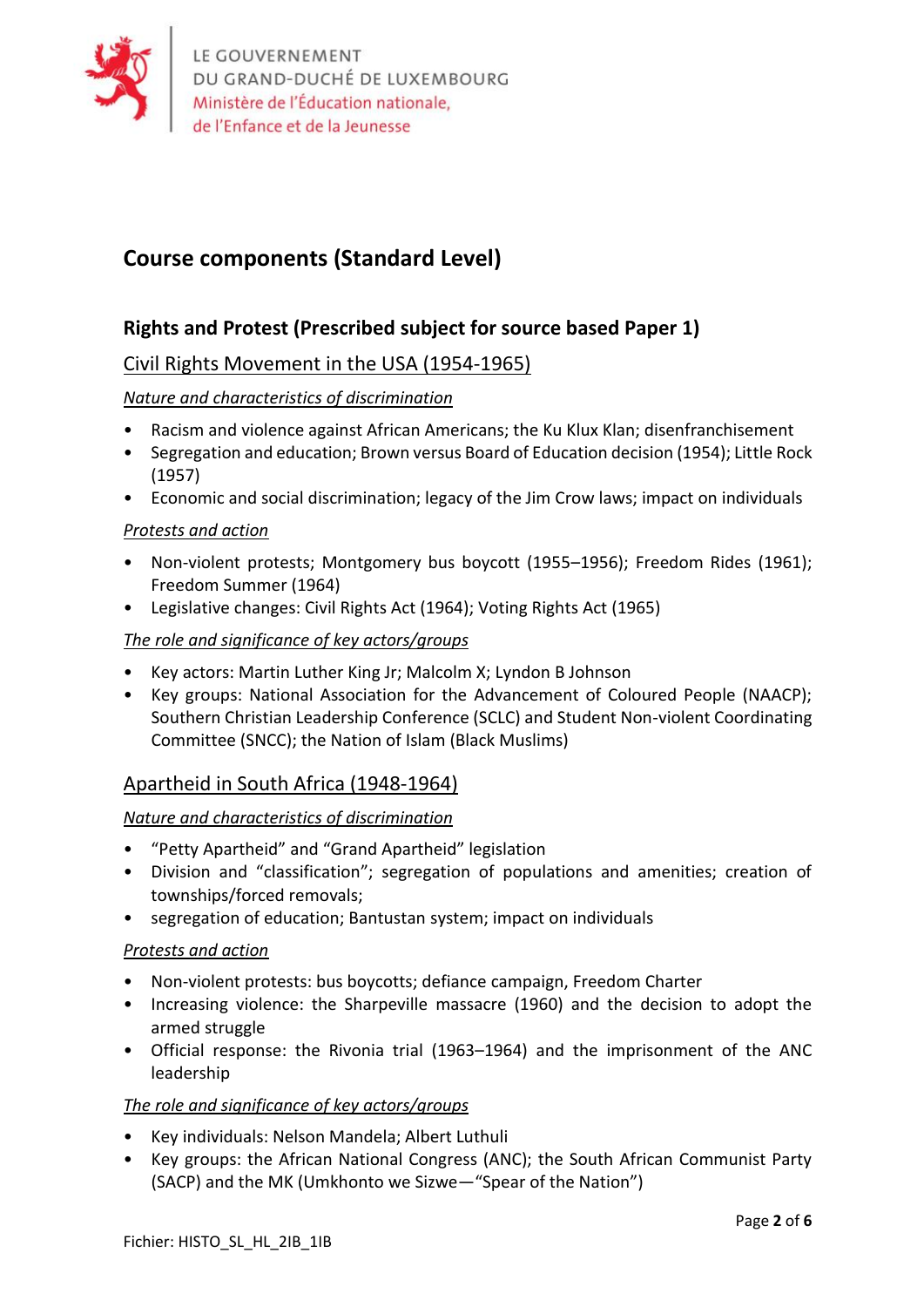

LE GOUVERNEMENT DU GRAND-DUCHÉ DE LUXEMBOURG Ministère de l'Éducation nationale, de l'Enfance et de la Jeunesse

# **Independence Movements from 1800 to 2000 (World History Topic 1 for essay based Paper 2)**

This theme focuses on the emergence of new states in the 19th and 20th centuries. It explores the origins and rise of independence movements, the reasons for their success, the challenges that new states faced in their first 10 years, and the responses to those challenges. Some examination questions will require students to make reference to two movements, each chosen from a different region.

Three case studies will be studied: India and Pakistan, Cuba, and Algeria

Origins and rise of independence movements, up to the point of independence

- Development of movements: role and relative importance of nationalism and political ideology
- Development of movements: role and relative importance of religion, race, social and economic factors
- Wars as a cause and/or catalyst for independence movements
- Other internal and external factors fostering growth of independence movements

### Methods used and reasons for success

- Methods of achieving independence (including violent and non-violent methods)
- Role and importance of leaders of independence movements
- The role and relative importance of other factors in the success of independence movements

Challenges faced in the first 10 years, and responses to the challenges

- Challenges: political problems; ethnic, racial and separatist movements
- Social, cultural and economic challenges
- Responses to those challenges, and the effectiveness of those responses

# **The Cold War: Superpower tensions and rivalries (20th century) (World history topic 12 for essay based Paper 2)**

The Cold War dominated global affairs from the end of the Second World War to the early 1990s. This topic focuses on how superpower rivalries did not remain static but changed according to styles of leadership, strength of ideological beliefs, economic factors and crises involving client states. The topic aims to promote an international perspective on the Cold War by requiring the study of Cold War leaders, countries and crises from more than one region of the world.

### *Rivalry, mistrust and accord*

- The breakdown of the grand alliance and the emergence of superpower rivalry in Europe and Asia (1943–1949): role of ideology; fear and aggression; economic interests; a comparison of the roles of the US and the USSR
- The US, USSR and China—superpower relations (1947–1979): containment; peaceful co-existence; Sino-Soviet and Sino-US relations; détente
- Confrontation and reconciliation; reasons for the end of the Cold War (1980–1991): ideological challenges and dissent; economic problems; arms race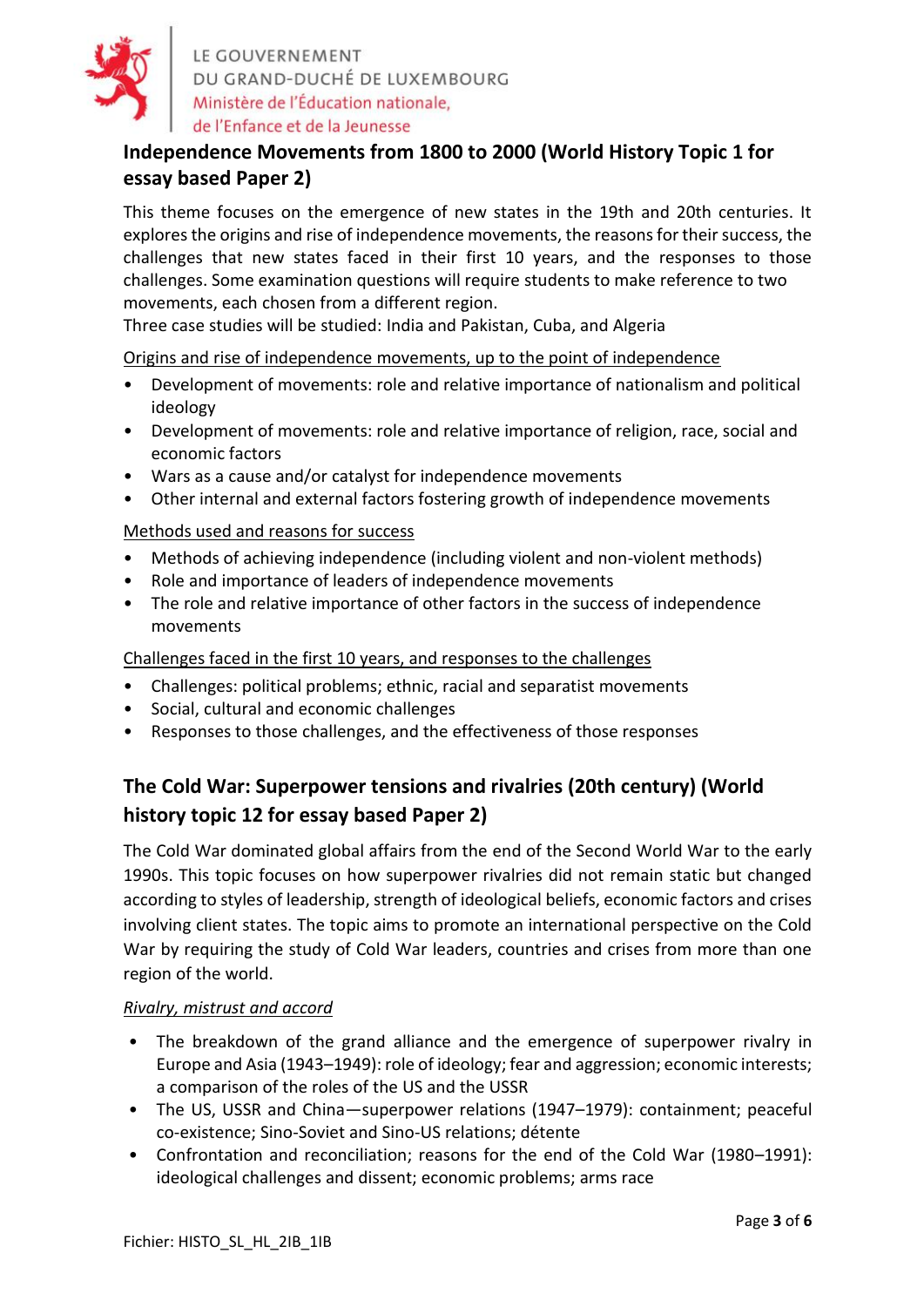

LE GOUVERNEMENT DU GRAND-DUCHÉ DE LUXEMBOURG Ministère de l'Éducation nationale,

### *Leaders and nations*

- The impact of two leaders, each chosen from a different region, on the course and development of the Cold War
- The impact of Cold War tensions on two countries (excluding the USSR and the US)

### *Cold War crises*

• Cold War crises case studies: detailed study of any two Cold War crises from different regions: examination and comparison of the causes, impact and significance of the two crises

# **Course components (High Level Option 2: History of the Americas)**

# **The Second World War and the Americas (1933–1945)**

As the world order deteriorated in the late 1930s, resulting in the outbreak of war in Europe and Asia, the countries of the region reacted in different ways to the challenges presented. This section focuses on the changing policies of the countries in the region as a result of growing political and diplomatic tensions prior to, and during, the Second World War. It also examines the impact of the war upon the Americas.

- Hemispheric reactions to the events in Europe and Asia: inter-American diplomacy; cooperation and neutrality; Franklin D Roosevelt's Good Neighbour policy—its application and effects
- Involvement and participation of any **two** countries of the Americas in the Second World War
- Social impact of the Second World War; impact on women and minorities; conscription
- Treatment of Japanese Americans, Japanese Latin Americans and Japanese Canadians
- Reasons for, and significance of, US use of atomic weapons against Japan
- Economic and diplomatic effects of the Second World War in any two countries of the Americas

### **The Cold War and the Americas (1945–1981)**

This section focuses on the development and impact of the Cold War on the region. Most of the second half of the 20th century was dominated by the global conflict of the Cold War. Within the Americas, some countries were closely allied to the United States and some took sides reluctantly. Many remained neutral or sought to avoid involvement in Cold War struggles. A few, influenced by the Cuban Revolution, instituted socialist governments. No nation, however, escaped the pressures of the Cold War, which had a significant impact on the domestic and foreign policies of the countries of the region.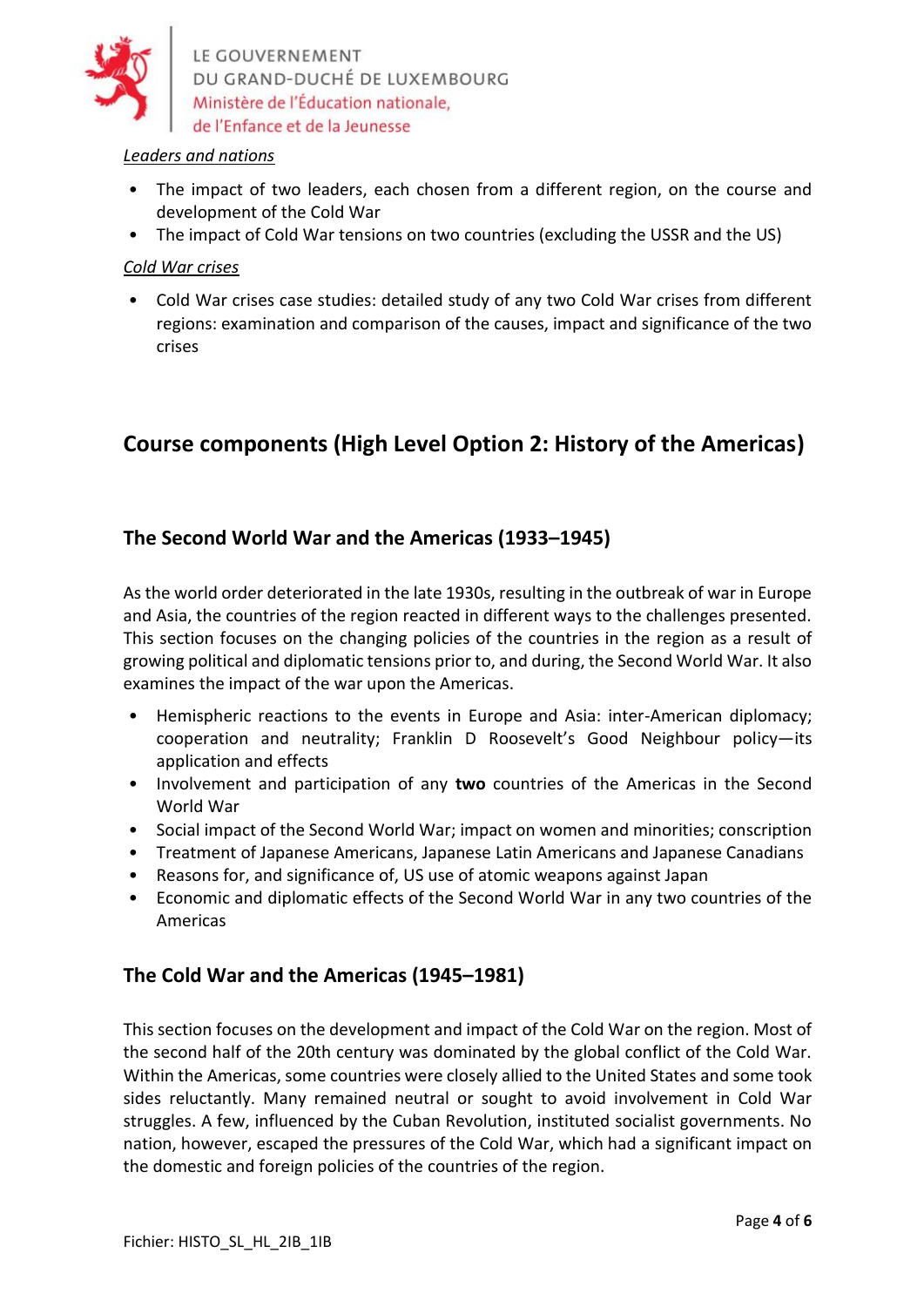

LE GOUVERNEMENT DU GRAND-DUCHÉ DE LUXEMBOURG Ministère de l'Éducation nationale, de l'Enfance et de la Jeunesse

- Truman: containment and its implications for the Americas; the rise of McCarthyism and its effects on domestic and foreign policies of the United States; social and cultural impact of the Cold War
- Korean War, the United States and the Americas: reasons for participation; military developments; diplomatic and political outcomes
- Eisenhower and Dulles: New Look and its application; characteristics and reasons for the policy; repercussions for the region
- United States' involvement in Vietnam: the reasons for, and nature of, the involvement at different stages; domestic effects and the end of the war; Canadian non-support of the war; Latin American protest against the war
- United States' foreign policies from Kennedy to Carter: the characteristics of, and reasons for, policies; implications for the region: Kennedy's Alliance for Progress; Nixon's covert operations and Chile; Carter's quest for human rights and the Panama Canal Treaty (1977)
- Cold War in either Canada or **one** Latin American country: reasons for foreign and domestic policies and their implementation

## **Civil rights and social movements in the Americas post-1945**

This section examines the origins, nature, challenges and achievements of civil rights and social movements after 1945. Causes of some of these movements may be pre-1945. These movements represented the attempts to achieve equality for groups that were not recognized or accepted as full members of society, and they challenged established authority and attitudes.

- Indigenous peoples and civil rights in the Americas
- African Americans and the civil rights movement: origins, tactics and organizations; the US Supreme Court and legal challenges to segregation in education; ending of segregation in the south (1955–1980)
- Role of Dr Martin Luther King Jr in the civil rights movement; the rise of radical African American activism (1965–1968): Black Panthers; Black Power and Malcolm X; role of governments in civil rights movements in the Americas
- Feminist movements in the Americas; reasons for emergence; impact and significance
- Hispanic American movement in the United States; Cesar Chavez; immigration reform
- Youth culture and protests of the 1960s and 1970s: characteristics and manifestation of a counterculture